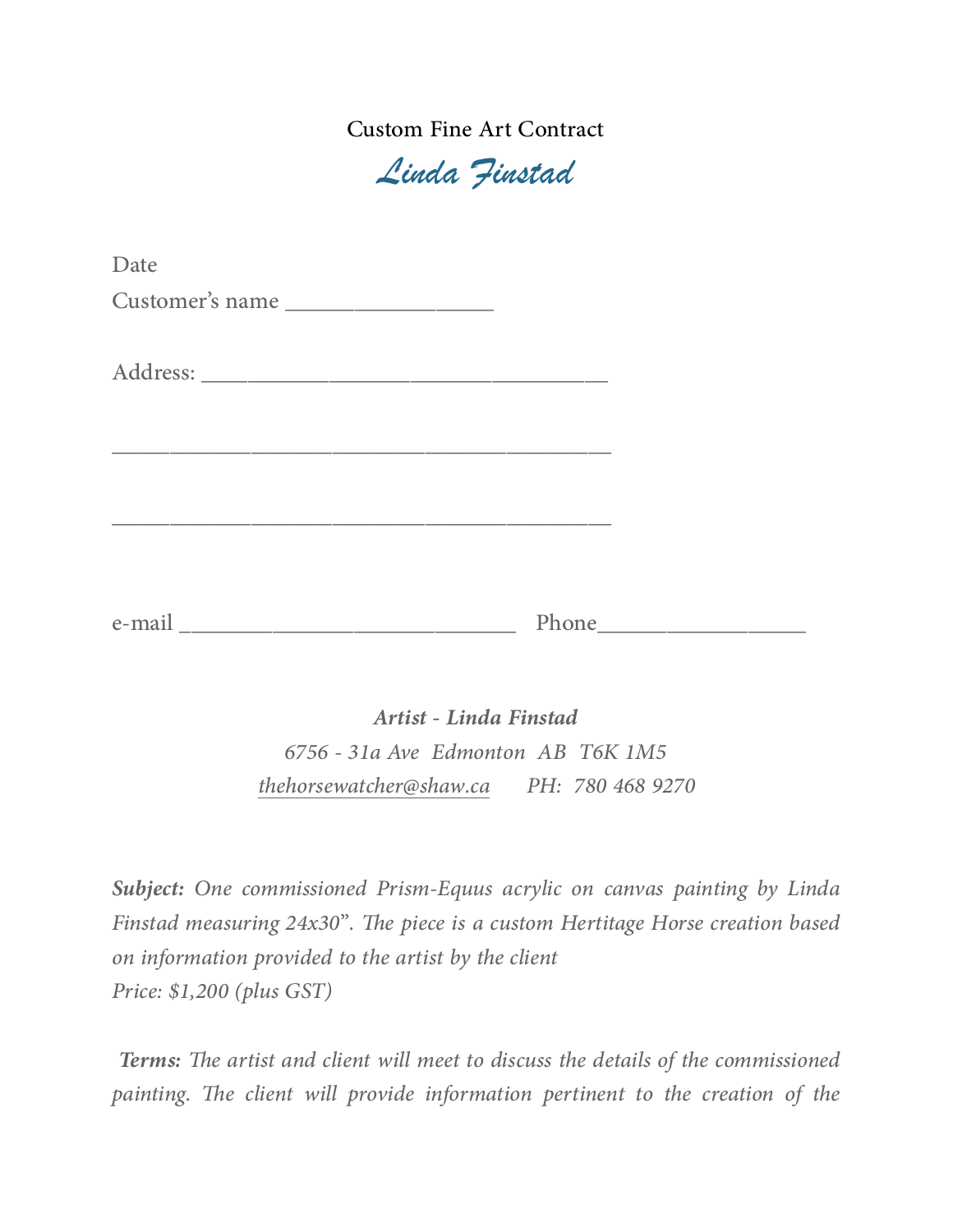*piece. Te artist will be paid a non-refundable design fee of \$250 for the proposed painting. Te artist will sketch the composition on the canvass and allow the client to review the composition and also give feedback and suggestions for their desired colours. Upon acceptance of the sketch, the painting will proceed. Upon completion, the artist will notify client before delivery. Te balance is due upon delivery of the artwork.*

*Timeline: From the date the deposit is received, the artist will have three weeks to complete the initial sketch. Upon acceptance of the sketch, the artist will have 6 weeks to provide the finished painting.*

*Note: these time-line estimates are very generous and ofen the finished painting is delivered well within that time frame.*

*Prior to delivery the painting will be sealed and varnished to protect the painting.* 

*Owner usage rights:* As the owner of an original painting you have made a fabulous investment and the value of your art will increase over time. You also have personal usage rights. *Te owner is permitted to post pictures of the art on their own personal web site and personal social media accounts. However they do not have the rights to reproduce / print the art in any medium for re-sale or distribution, including but not limited to physical or digital prints / fabrics / apparel / home furnishings or gif ware.*